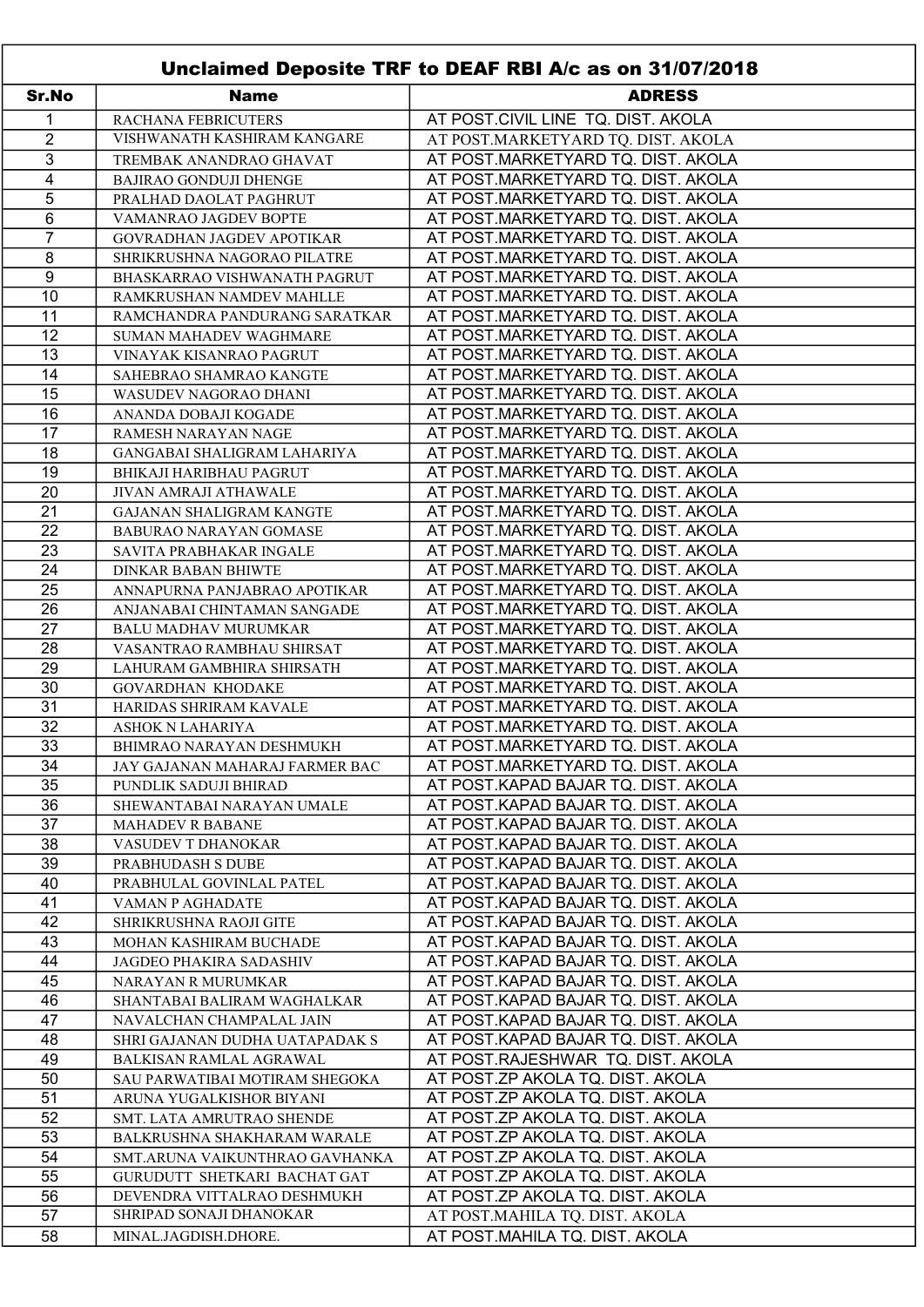| 59  | ARVINDA RAMESHCHANDRA GUPTA     | AT POST.MAH.DR.KORPE NAGAR TQ. DIST. AKOLA       |
|-----|---------------------------------|--------------------------------------------------|
| 60  | KANHOPATRA ARUN KALNE           | AT POST.MAH.DR.KORPE NAGAR TQ. DIST. AKOLA       |
| 61  | SHAKUNTALA SUDHAKARA RAHATE     | AT POST.MAH.DR.KORPE NAGAR TQ. DIST. AKOLA       |
| 62  | MAA JIJAU BAHUDESHIY SOC.F.790  | AT POST.MAH.DR.KORPE NAGAR TQ. DIST. AKOLA       |
| 63  | BASWESHWAR SOMESHWAR GHODKI     | AT POST.MAH.DR.KORPE NAGAR TQ. DIST. AKOLA       |
| 64  | <b>G.P.DHOTARADI</b>            | AT POST.BORGAO MANJU TQ. DIST. AKOLA             |
| 65  | SARVESHER SUKHADEV JALAMKAR     | AT POST.PALSO BADHE TQ. DIST. AKOLA              |
| 66  | RATNA SHIVDAS BHANDE            | AT POST.GANDHIGRAM TQ. DIST. AKOLA               |
| 67  | RAVINDRA DAYARAM SONONE         | AT POST.CHIKALGAON TQ. DIST. AKOLA               |
| 68  | RAVINDR AANASAHEB BHENDKAR      | AT POST.KURANKHED TQ. DIST. AKOLA                |
| 69  | SHAKUNTALA ANANTARAO BATHE      | AT POST.RANPISE NAGAR TQ. DIST. AKOLA            |
| 70  | SAHEBRAO LAXMANRAO HIROLE       | AT POST.RANPISE NAGAR TQ. DIST. AKOLA            |
| 71  | ATUL BHAURAO DHOMNE             | AT POST.RANPISE NAGAR TQ. DIST. AKOLA            |
| 72  | KRUSHNARAO EKNATH BORDE         | AT POST.RANPISE NAGAR TQ. DIST. AKOLA            |
| 73  | VINOD SADASHIVRAO PATIL         | AT POST.RANPISE NAGAR TQ. DIST. AKOLA            |
| 74  | SUKHADEV SHRIRAM CHANDURKAR     | AT POST.AAGAR TQ. DIST. AKOLA                    |
| 75  | M YUNUS A SAMAD                 | AT POST.BARSHITAKLI TQ.BARSHITAKLI DIST. AKOLA   |
| 76  | SHANKAR BABAN CHAVAN            | AT POST.BARSHITAKLI TQ.BARSHITAKLI DIST. AKOLA   |
| 77  | SACHIV G P BARSHITAKLI          | AT POST.BARSHITAKLI TQ.BARSHITAKLI DIST. AKOLA   |
| 78  | <b>SACHIV G.P. MOJARI</b>       | AT POST.BARSHITAKLI TQ.BARSHITAKLI DIST. AKOLA   |
| 79  | <b>TUKARAM K UMALE</b>          | AT POST.PINJAR TQ.BARSHITAKLI DIST. AKOLA        |
| 80  | SHIVKALIN P P SOC UMARDARI      | AT POST.PINJAR TQ.BARSHITAKLI DIST. AKOLA        |
| 81  | JAYMUNGSAJI MAULI MAHILA B GAT  | AT POST.MAHAN TQ.BARSHITAKLI DIST. AKOLA         |
| 82  | GHAMRAO GORSING JADHAV          | AT POST.DHABA TQ.BARSHITAKLI DIST. AKOLA         |
| 83  | GOPALSING GANGADHAR JALANDAR    | AT POST.AKOT MAIN TQ.AKOT DIST. AKOLA            |
| 84  | MADHUKAR GANAJI DHARME          | AT POST.AKOT MAIN TQ.AKOT DIST. AKOLA            |
| 85  | <b>GULAB GANPAT JODH</b>        | AT POST.AKOT MAIN TQ.AKOT DIST. AKOLA            |
| 86  | <b>MANGILAL RAMSING WASKELE</b> | AT POST.AKOT MAIN TQ.AKOT DIST. AKOLA            |
| 87  | ARUN ARJUN BAGADE               | AT POST.AKOT MAIN TQ.AKOT DIST. AKOLA            |
| 88  | MALTIBAI MADHUKAR THAKRE        | AT POST.AKOT MAIN TQ.AKOT DIST. AKOLA            |
| 89  | POONAM ONKAR CHOPADE            | AT POST.AKOT MAIN TQ.AKOT DIST. AKOLA            |
| 90  | GAYATRI.S.S.MAHELA.B.G          | AT POST.AKOT MAIN TQ.AKOT DIST. AKOLA            |
| 91  | UMESH SHRIKRUSH WAGH            | AT POST.AKOT NARSINGH MANDIR TQ.AKOT DIST. AKOLA |
| 92  | <b>VIJAY V ADHAU</b>            | AT POST.AKOT NARSINGH MANDIR TQ.AKOT DIST. AKOLA |
| 93  | <b>SSA MPSC ZP SCH PARADA</b>   | AT POST.RAUNDALA TQ.AKOT DIST. AKOLA             |
| 94  | NARAYAN JAYRAM ARBAT            | AT POST.CHOHHATA BAZAR TQ.AKOT DIST. AKOLA       |
| 95  | KU.PDHMA SIRIRAM INGLE          | AT POST.HIWARKHED TQ.TELHARA DIST. AKOLA         |
| 96  | MUSUAD AHAMAD DAUDAHAMAD        | AT POST.HIWARKHED TQ.TELHARA DIST. AKOLA         |
| 97  | BABARAO DAULAT KHARODE          | AT POST.HIWARKHED TQ.TELHARA DIST. AKOLA         |
| 98  | MOTURAM MAROTI MISAL            | AT POST.HIWARKHED TQ.TELHARA DIST. AKOLA         |
| 99  | <b>AMOL G MODE</b>              | AT POST.HIWARKHED TQ.TELHARA DIST. AKOLA         |
| 100 | KENDAR P HIVARAKHED             | AT POST.HIWARKHED TQ.TELHARA DIST. AKOLA         |
| 101 | SUDHAKAR GOPALRAO DESHPANDE     | AT POST.BALAPUR TQ.BALAPUR DIST. AKOLA           |
| 102 | <b>B.S.TIJARE APMC BALAPUR</b>  | AT POST.BALAPUR TQ.BALAPUR DIST. AKOLA           |
| 103 | TULSHIRAM GOVINDA DABHALE       | AT POST.BALAPUR TQ.BALAPUR DIST. AKOLA           |
| 104 | <b>JAMESH R KALATKAR</b>        | AT POST.BALAPUR TQ.BALAPUR DIST. AKOLA           |
| 105 | AB RAHEMAN GU MAHAMAD           | AT POST.BALAPUR TQ.BALAPUR DIST. AKOLA           |
| 106 | DALIT VASTI SUDHAR YOJANA       | AT POST.BALAPUR TQ.BALAPUR DIST. AKOLA           |
| 107 | SANTALP.SUDHARAK.SHETKARI.G.    | AT POST.BALAPUR TQ.BALAPUR DIST. AKOLA           |
| 108 | RAJKUMAR RADHESHAMJI AGRAVAL    | AT POST.URAL TQ.BALAPUR DIST. AKOLA              |
| 109 | <b>GAJANAN JANUJI WANKHADE</b>  | AT POST.URAL TQ.BALAPUR DIST. AKOLA              |
| 110 | NITIN AJABRAO GAWAI             | AT POST.WADEGAON TQ.BALAPUR DIST. AKOLA          |
| 111 | SADGURU SHET S B G ANDURA       | AT POST.NIMBA TQ.BALAPUR DIST. AKOLA             |
| 112 | ANL VASANT LANDE                | AT POST.PARAS TQ.BALAPUR DIST. AKOLA             |
| 113 | NAVALK PRAKASH TALE             | AT POST.PARAS TQ.BALAPUR DIST. AKOLA             |
| 114 | <b>SIMA SAHEBRAO BHARNE</b>     | AT POST.PARAS TQ.BALAPUR DIST. AKOLA             |
| 115 | PURUSHOTAM SADASHIV JUJGAR      | AT POST.PARAS TQ.BALAPUR DIST. AKOLA             |
| 116 | RAMDAS VISHNUJI CHIKTE          | AT POST.HATRUN TQ.BALAPUR DIST. AKOLA            |
| 117 | SHERKHA YASINKHA                | AT POST.PATUR TQ.PATUR DIST. AKOLA               |
| 118 | LAXMAN RAMBHAJI PATURE          | AT POST.PATUR TQ.PATUR DIST. AKOLA               |
| 119 | DAMAN PARAMANAND TEBHURNIKAR    | AT POST.PATUR TQ.PATUR DIST. AKOLA               |
| 120 | MENGUJI BHONAJI AMBHORE         | AT POST.PATUR TQ.PATUR DIST. AKOLA               |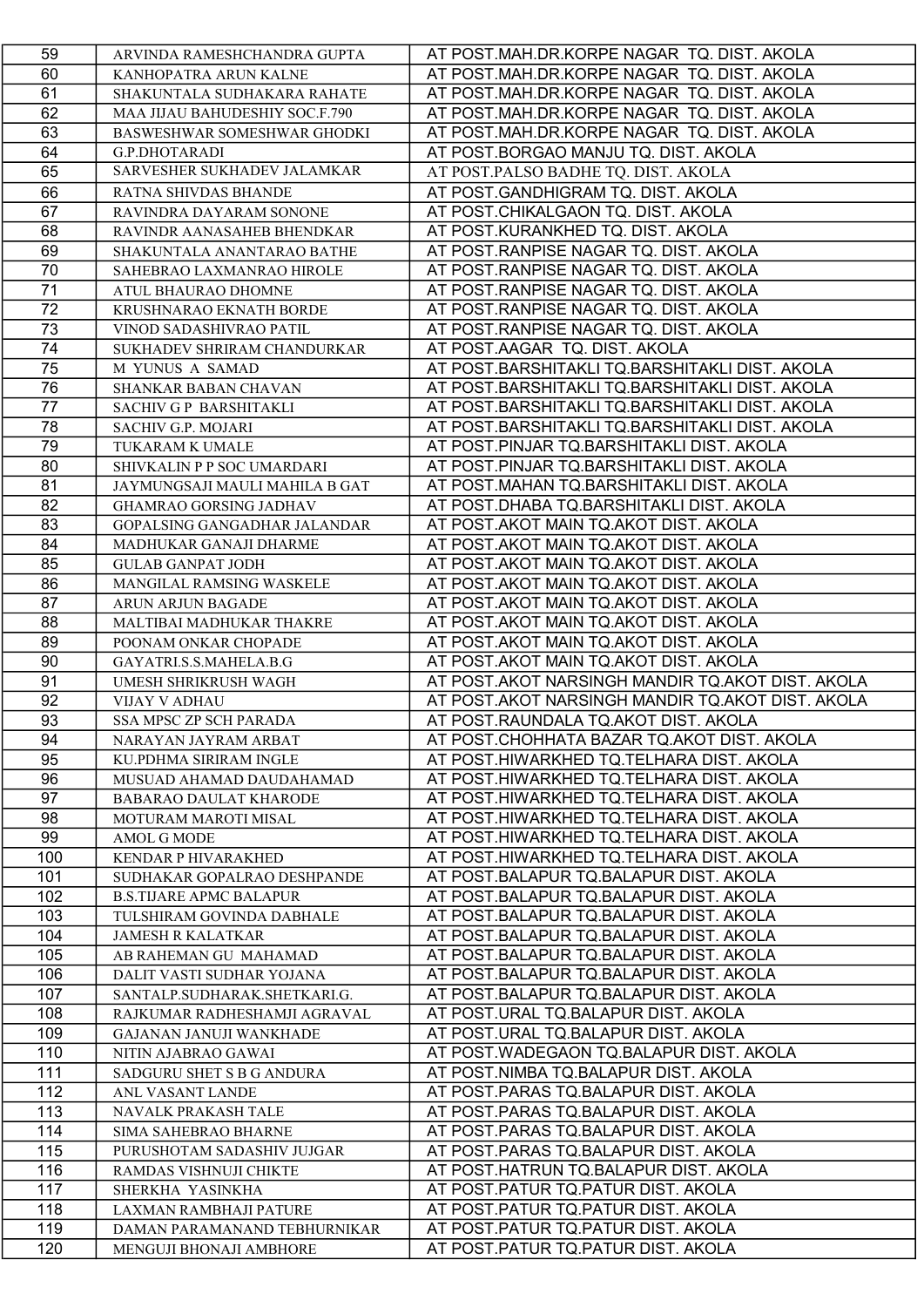| 121        | PRAKASH MAHADEO KUHEKAR                                     | AT POST.PATUR TQ.PATUR DIST. AKOLA                                                        |
|------------|-------------------------------------------------------------|-------------------------------------------------------------------------------------------|
| 122        | ANANDA RAMBHAU INGLE                                        | AT POST.CHANNI TQ.PATUR DIST. AKOLA                                                       |
| 123        | TANAJI SANBHAJI DEVE                                        | AT POST.CHANNI TQ.PATUR DIST. AKOLA                                                       |
| 124        | TUKARAM DEVAJI HIVARALE                                     | AT POST.AALEGAO TQ.PATUR DIST. AKOLA                                                      |
| 125        | RAMRAJ RAMKHILAWAN THAKUR                                   | AT POST.MURTIZAPUR MAIN TQ.MURTIZAPUR DIST. AKOLA                                         |
| 126        | V. K JOSHI                                                  | AT POST.MURTIZAPUR MAIN TQ.MURTIZAPUR DIST. AKOLA                                         |
| 127        | RAJU BABARAV LODAM                                          | AT POST.MURTIZAPUR MAIN TQ.MURTIZAPUR DIST. AKOLA                                         |
| 128        | KU. YASHALI SURESHRAO DEVAK                                 | AT POST.MURTIZAPUR MAIN TQ.MURTIZAPUR DIST. AKOLA                                         |
| 129        | GAJANANDHUD V.SHRT B.GAT                                    | AT POST.MURTIZAPUR MAIN TQ.MURTIZAPUR DIST. AKOLA                                         |
| 130        | JAYAJI MAHA. DUDH. UTPADAK S.                               | AT POST.MURTIZAPUR MAIN TQ.MURTIZAPUR DIST. AKOLA                                         |
| 131        | DHANLAXMI S S BACHAT GAT                                    | AT POST.MURTIZAPUR MARKET YARD TQ.MURTIZAPUR DIST. AK                                     |
| 132        | JAMUNABAI SHAMRAO DESHMUKH                                  | AT POST.MURTIZAPUR CITY TQ.MURTIZAPUR DIST. AKOLA                                         |
| 133        | M.S.CO.OF.GO.MARKET FED.                                    | AT POST.KARANJA MAIN.TQ.KARANJA DIST. WASHIM                                              |
| 134        | MANIK WAMAN HIWALE                                          | AT POST.KARANJA MAIN.TQ.KARANJA DIST. WASHIM                                              |
| 135        | RADHA TATYARAOJI MAHITKAR                                   | AT POST.KARANJA MAIN.TQ.KARANJA DIST. WASHIM                                              |
| 136        | PANDHARI BALKRUSHNA YEVATKAR                                | AT POST.KARANJA MAIN.TQ.KARANJA DIST. WASHIM                                              |
| 137        | A M GAWANDE                                                 | AT POST.KARANJA MAIN.TQ.KARANJA DIST. WASHIM                                              |
| 138        | G. T. RATHOD                                                | AT POST.KARANJA MAIN.TQ.KARANJA DIST. WASHIM                                              |
| 139        | DIPAK KISANRAO LONKAR                                       | AT POST.KARANJA MAIN.TQ.KARANJA DIST. WASHIM                                              |
| 140        | HAFIJABI MAITABSHA SHAHA                                    | AT POST.KARANJA MAIN.TQ.KARANJA DIST. WASHIM                                              |
| 141        | <b>GAJANAN BHAURAO KADUKAR</b>                              | AT POST.KARANJA MAIN.TQ.KARANJA DIST. WASHIM                                              |
| 142        | <b>SANTOSH S CHAWARE</b>                                    | AT POST.KARANJA MAIN.TQ.KARANJA DIST. WASHIM                                              |
| 143        | KHWAJA GARIB NAWABSW.SH.BA.GAT                              | AT POST.KARANJA MAIN.TQ.KARANJA DIST. WASHIM                                              |
| 144        | KWAJA GARIB NAWAB SW.SH.BA.GAT                              | AT POST.KARANJA MAIN.TQ.KARANJA DIST. WASHIM                                              |
| 145        | SARSWATI BANGALS KARANJA                                    | AT POST.KARANJA CITY.TQ.KARANJA DIST. WASHIM                                              |
| 146        | <b>GANESH UTTAM GAWANDE</b>                                 | AT POST.KAMARGAON.TQ.KARANJA DIST. WASHIM                                                 |
| 147        | SHALIGRAM RAMCHANDRA BHAGAT                                 | AT POST.MANGRULPIR MAIN .TQ MANGRULPIR DIST. WASHIM                                       |
| 148        | <b>DULAJI NAMADEW THAKARE</b>                               | AT POST.MANGRULPIR MAIN .TQ MANGRULPIR DIST. WASHIM                                       |
| 149        | M K JAGTAP                                                  | AT POST.MANGRULPIR MAIN .TQ MANGRULPIR DIST. WASHIM                                       |
| 150        | DATTRAM RAMSING CHAVAHAN                                    | AT POST.MANGRULPIR MAIN .TQ MANGRULPIR DIST. WASHIM                                       |
| 151        | VAIBHAV LAXMI MAH BAC GAT                                   | AT POST.MANGRULPIR MAIN .TQ MANGRULPIR DIST. WASHIM                                       |
| 152        | APPASWAMI M.DU.UT.S.S.MAN                                   | AT POST.MANGRULPIR MAIN .TQ MANGRULPIR DIST. WASHIM                                       |
| 153        | VIKAS SUKHADEV SUDAKE                                       | AT POST.WANOJA .TQ MANGRULPIR DIST. WASHIM                                                |
| 154        | TUKODOJI MAHARAJ GAT BHUR                                   | AT POST.WANOJA .TQ MANGRULPIR DIST. WASHIM                                                |
| 155        | SAKHUBAI TULASIRAM KHADE                                    | AT POST.DANORA .TQ MANGRULPIR DIST. WASHIM                                                |
| 156<br>157 | SUDHAKAR PUNJAJI MUKAWAR                                    | AT POST.DANORA .TQ MANGRULPIR DIST. WASHIM                                                |
|            | SAHEBRAO WAMAN JADHAV                                       | AT POST.DANORA .TQ MANGRULPIR DIST. WASHIM                                                |
| 158<br>159 | MANK.PATIL.SHI.SAN.DHAMNI<br><b>SAGAR VISHNUPANT JADHAV</b> | AT POST.MANORA .TQ MANORA DIST. WASHIM<br>AT POST.MANORA .TQ MANORA DIST. WASHIM          |
| 160        |                                                             | AT POST.MANORA .TQ MANORA DIST. WASHIM                                                    |
| 161        | <b>SHITARAM NANU RATHOD</b>                                 |                                                                                           |
| 162        | MUKTABAI TUKARAM NIKAM<br>HRUSHIKESH MAH SWAY BACH GAT      | AT POST.MANORA .TQ MANORA DIST. WASHIM<br>AT POST.MANORA .TQ MANORA DIST. WASHIM          |
| 163        | KANIFKAH MAHA.SHEBA.GATHIVRA                                | AT POST.MANORA .TQ MANORA DIST. WASHIM                                                    |
| 164        | ADH.GAJA.MA.SHI.PRA.SA.HIVARA                               | AT POST.MANORA .TQ MANORA DIST. WASHIM                                                    |
| 165        | PAN.JAWA.NE.SHI.PRA.SAS.DHA.                                | AT POST.MANORA .TQ MANORA DIST. WASHIM                                                    |
| 166        | NIY.DY.MA.DU.UD.SA.SAS.ASOLA                                | AT POST.MANORA .TQ MANORA DIST. WASHIM                                                    |
| 167        | <b>GRA.LOK.PRA.SAS.ASOLA KURD</b>                           | AT POST.MANORA .TQ MANORA DIST. WASHIM                                                    |
| 168        |                                                             | AT POST.MANORA .TQ MANORA DIST. WASHIM                                                    |
|            |                                                             |                                                                                           |
|            | AMRU.DU.UD.SAH.SAS.GIROLI                                   |                                                                                           |
| 169        | ADH.KA.DO.BHAG.DU.UD.SAH.SA.V.<br>ANANDABAI ANANDA KHADASE  | AT POST.MANORA .TQ MANORA DIST. WASHIM                                                    |
| 170<br>171 | MAHENDRA UTTAMRAO JAWAKE                                    | AT POST.SHENDURJANA .TQ MANORA DIST. WASHIM<br>AT POST.WASHIM MAIN TQ.WASHIM DIST. WASHIM |
| 172        | ASRAPPA NARAYANAPPA                                         | AT POST.WASHIM MAIN TQ.WASHIM DIST. WASHIM                                                |
| 173        | RAMKISAN MALAHARI                                           | AT POST.WASHIM MAIN TQ.WASHIM DIST. WASHIM                                                |
| 174        | RAMA MAHADU KAMBALE                                         | AT POST.WASHIM MAIN TQ.WASHIM DIST. WASHIM                                                |
| 175        | HIMMAT DAGADUJI GAWAI                                       | AT POST.WASHIM MAIN TQ.WASHIM DIST. WASHIM                                                |
| 176        | TULSHIRAM GANPAT PATODE                                     | AT POST.WASHIM MAIN TQ.WASHIM DIST. WASHIM                                                |
| 177        | <b>LAXMAN VITHIBA SANDE</b>                                 | AT POST.WASHIM MAIN TQ.WASHIM DIST. WASHIM                                                |
| 178        | KU.JYOTI BHIMRAO WADHE                                      | AT POST.WASHIM MAIN TQ.WASHIM DIST. WASHIM                                                |
| 179        | ANUSAYA DHONDU KADASE                                       | AT POST. WASHIM MAIN TO. WASHIM DIST. WASHIM                                              |
| 180        | <b>SWATI PRAKASH</b>                                        | AT POST.WASHIM MAIN TQ.WASHIM DIST. WASHIM                                                |
| 181        | GRAM PANCHAYAT KATA YASHVANT G                              | AT POST.WASHIM MAIN TQ.WASHIM DIST. WASHIM                                                |